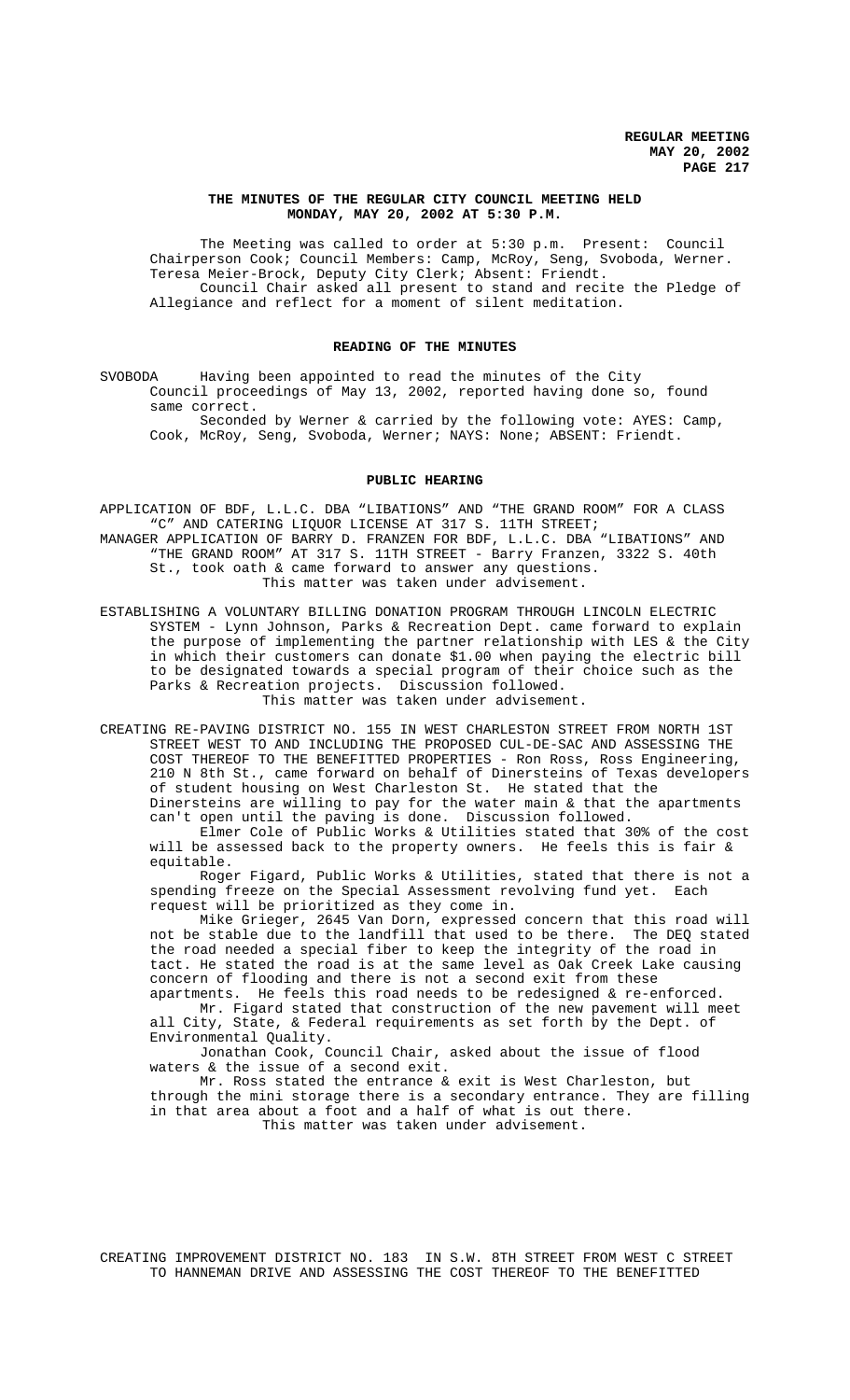PROPERTIES - CLERK requested a motion to place Bill No. 02-58 on Pending. SENG So moved. Seconded by Svoboda & carried by the following vote: AYES: Camp, Cook, McRoy, Seng, Svoboda, Werner; NAYS: None; ABSENT: Friendt. This matter was taken under advisement. APPROVING A SUBLEASE AGREEMENT BETWEEN THE CITY OF LINCOLN AND LINCOLN ACTION PROGRAM AT THE ONE STOP CENTER FOR PROVIDING JOB TRAINING AND EMPLOYMENT SERVICES UNDER THE WORKFORCE INVESTMENT ACT; APPROVING A SUBLEASE AGREEMENT BETWEEN THE CITY OF LINCOLN AND GOODWILL INDUSTRIES AT THE ONE STOP CENTER FOR PROVIDING JOB TRAINING AND EMPLOYMENT SERVICES UNDER THE WORKFORCE INVESTMENT ACT; APPROVING A SUBLEASE AGREEMENT BETWEEN THE CITY OF LINCOLN AND NAF MULTICULTURAL DEVELOPMENT CORPORATION FOR PROVIDING JOB TRAINING AND EMPLOYMENT SERVICES UNDER THE WORKFORCE INVESTMENT ACT - Marc Wullschleger, Urban Development Director, stated that his department administers the Workforce Investment Act for the City of Lincoln. These leases are only \$5,600 added together. The Dept. of Labor is the biggest tenant. Two more tenants will be added to meet the required 17. This matter was taken under advisement.

APPROVING THE NORTHEAST COMMUNITY RECREATIONAL SPORTS COMPLEX IMPROVEMENT, LEASE, AND OPERATING AGREEMENT BETWEEN JOINT ANTELOPE VALLEY AUTHORITY, THE BOARD OF REGENTS OF THE UNIVERSITY OF NEBRASKA, AND THE CITY OF LINCOLN, NEBRASKA FOR THE DEVELOPMENT OF THE NORTHEAST COMMUNITY RECREATIONAL SPORTS COMPLEX ON PROPERTY GENERALLY LOCATED AT 32ND STREET AND LEIGHTON AVENUE;

APPROVING THE ANTELOPE CREEK OPERATING AGREEMENT BETWEEN THE CITY OF LINCOLN AND THE LOWER PLATTE SOUTH NATURAL RESOURCES DISTRICT TO COORDINATE THE FUTURE OPERATION, MAINTENANCE, REPAIR, AND REPLACEMENT OF CERTAIN PORTIONS OF THE ANTELOPE CREEK WATERWAY FROM J STREET TO THE CONFLUENCE OF SALT CREEK;

APPROVING THE FIRST AMENDMENT TO THE JOINT ANTELOPE VALLEY AUTHORITY INTERLOCAL AGREEMENT BETWEEN THE JOINT ANTELOPE VALLEY AUTHORITY, THE BOARD OF REGENTS OF THE UNIVERSITY OF NEBRASKA, THE CITY OF LINCOLN, NEBRASKA, AND THE LOWER PLATTE SOUTH NATURAL RESOURCES DISTRICT FOR THE DESIGN, CONSTRUCTION, OPERATION, AND IMPLEMENTATION OF THE PHASE ONE PRIORITY PROJECTS - Joel Pedersen, Assistant City Attorney, presented an orientation about what the agreements are.

Scott Lewis, Associate Vice Chancellor for Business & Finance at UNL, read into record a statement from Harvey Pearlman, Chancellor of the UNL.

Glenn Johnson, General Manager of Lower Platte Valley Resource, came forward to answer the question as to the Corp of Engineer's part of the project. He stated that he received official notification from the U.S. Corp of Engineer that the Antelope Creek Flood Project has been completed and it was determined that it has a sound economic analysis & a solid benefit cost ratio & no further economic reassessments are warranted. The current design & construction efforts should proceed without further delay. The bids & awards will start in September.

Mike Morosin, Past President Malone Neighborhood Assoc. & member of the Citizen Advisory Committee, 2055 S St., felt the neighborhood should be included as partners of this project.

Deputy City Clerk noted that the Clerk's office did receive a request to delay action on items 15 & 16 for two weeks so that all three items could be acted upon on the same date.

This matter was taken under advisement.

APPEAL OF SUTHERLAND PARK PARTNERS, L.L.C. FROM THE PLANNING COMMISSION DENIAL OF SPECIAL PERMIT 1964 FOR AUTHORITY TO CONSTRUCT A PRIVATE SCHOOL FOR TUMBLING, DANCE, CHEERLEADING, AND GYMNASTICS, ON PROPERTY GENERALLY LOCATED AT S 8TH STREET AND PIONEERS BLVD. (DELAYED ONE WEEK AT APPLICANT'S REQUEST) - Rich Bollerup, 3930 South Street, appearing on behalf of the applicant Novis Sports. He presented an amendment as a replacement for the amendment prepared by Law Dept. Planning Staff, Law Dept., Dept. of Health Staff and the applicant are in agreement with the language set forth in this amendment combined with the initially

proposed Resolution. He explained how the Health Department's concern of hazardous waste has been worked out. It was stated that the Dept. of Corrections has no obligation to remove the hazardous waste. Terry Werner, Council Member, asked for an explanation of the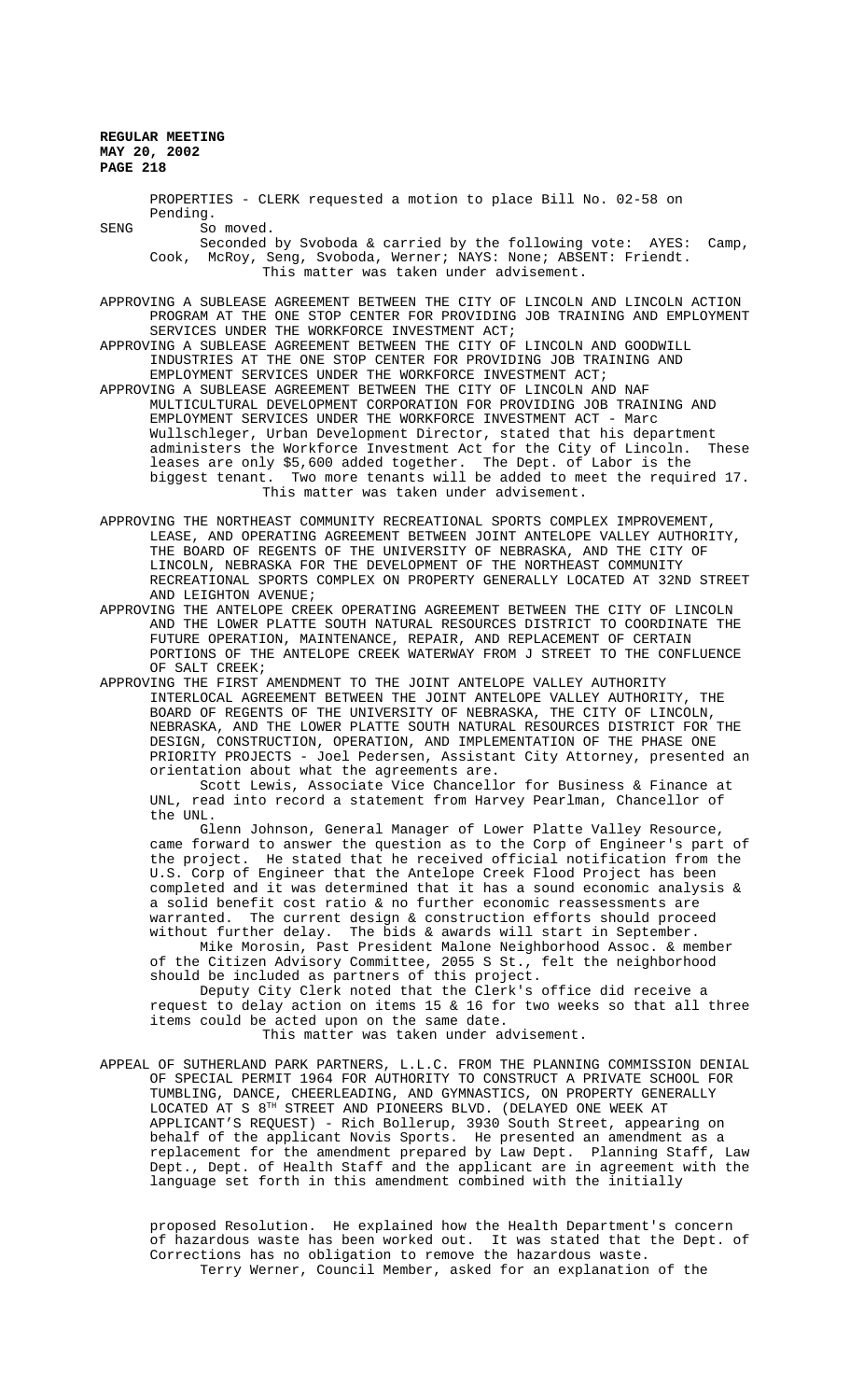reference to a private school.

Mr. Bollerup answered that it is an academy where young people & adults can come take organized lessons in gymnastics, tumbling, cheerleading & dance classes. According to the zoning code this is a private school. Discussion followed.

Scott Holmes, Chief of Environmental Health Division of Lincoln Lancaster County Health Dept., came forward to state they were in concurrence with this. An equitable agreement has been worked out with the parties as they proposed. He explained the 300 foot buffer required to protect from hazardous waste spills.

This matter was taken under advisement.

WAIVING THE SUBDIVISION REQUIREMENTS FOR SIDEWALKS, STREET PAVING, AND STREET TREES ON W. BENTON STREET WEST OF MORGAN STREET IN DOLEZAL 2ND ADDITION FINAL PLAT - Don Dolezal, no address given, came forward to answer any questions.

This matter was taken under advisement.

### **MISCELLANEOUS BUSINESS**

Ben Gobel, no address given, came forward to express his concern of reducing the availability of School Resource Officers in the public schools. He recommended the City Council, 1. give public safety top priority and 2. consider a select committee of people who know something about law enforcement to serve for six months to set out a firm, long distance plan. Discussion followed.

Stanley (no last name or address given), came forward to ask about the City Council process and how he can find out what's upcoming on the City's agenda. Discussion followed.

This matter was taken under advisement.

#### **\*\* END OF PUBLIC HEARING \*\***

# **COUNCIL ACTION**

### **LIQUOR RESOLUTIONS**

APPLICATION OF BDF, L.L.C. DBA "LIBATIONS" AND "THE GRAND ROOM" FOR A CLASS "C" AND CATERING LIQUOR LICENSE AT 317 S. 11TH STREET - CLERK read the following resolution, introduced by Jon Camp, who moved its adoption

for approval:<br>A-81498 BE IT R BE IT RESOLVED by the City Council of the City of Lincoln, Nebraska:

That after hearing duly had as required by law, consideration of the facts of this application, the Nebraska Liquor Control Act, and the pertinent City ordinances, the City Council recommends that the application of BDF, L.L.C. dba "Libations" and "The Grand Room" for a Class "C" and "Catering" liquor license at 317 S. 11th Street, Lincoln, Nebraska, for the license period ending October 31, 2002, be approved with the condition that the premise complies in every respect with all city and state regulations. The City Clerk is directed to transmit a copy of this resolution to the Nebraska Liquor Control Commission. Introduced by Jon Camp<br>
Dlowing vote: AYES: Camp,

Seconded by Seng & carried by the following vote: AYES: Cook, McRoy, Seng, Svoboda, Werner; NAYS: None; ABSENT: Friendt.

MANAGER APPLICATION OF BARRY D. FRANZEN FOR BDF, L.L.C. DBA "LIBATIONS" AND "THE GRAND ROOM" AT 317 S. 11TH STREET - CLERK read the following resolution, introduced by Jon Camp, who moved its adoption for approval:

A-81499 WHEREAS, BDF, L.L.C. dba "Libations" and "The Grand Room" located at 317 S. 11th Street, Lincoln, Nebraska has been approved for a Retail Class "C" and "Catering" liquor license, and now requests that Barry D. Franzen be named manager;

WHEREAS, Barry D. Franzen appears to be a fit and proper person to manage said business.

NOW, THEREFORE, BE IT RESOLVED by the City Council of the City of Lincoln, Nebraska:

That after hearing duly had as required by law, consideration of the facts of this application, the Nebraska Liquor Control Act, and the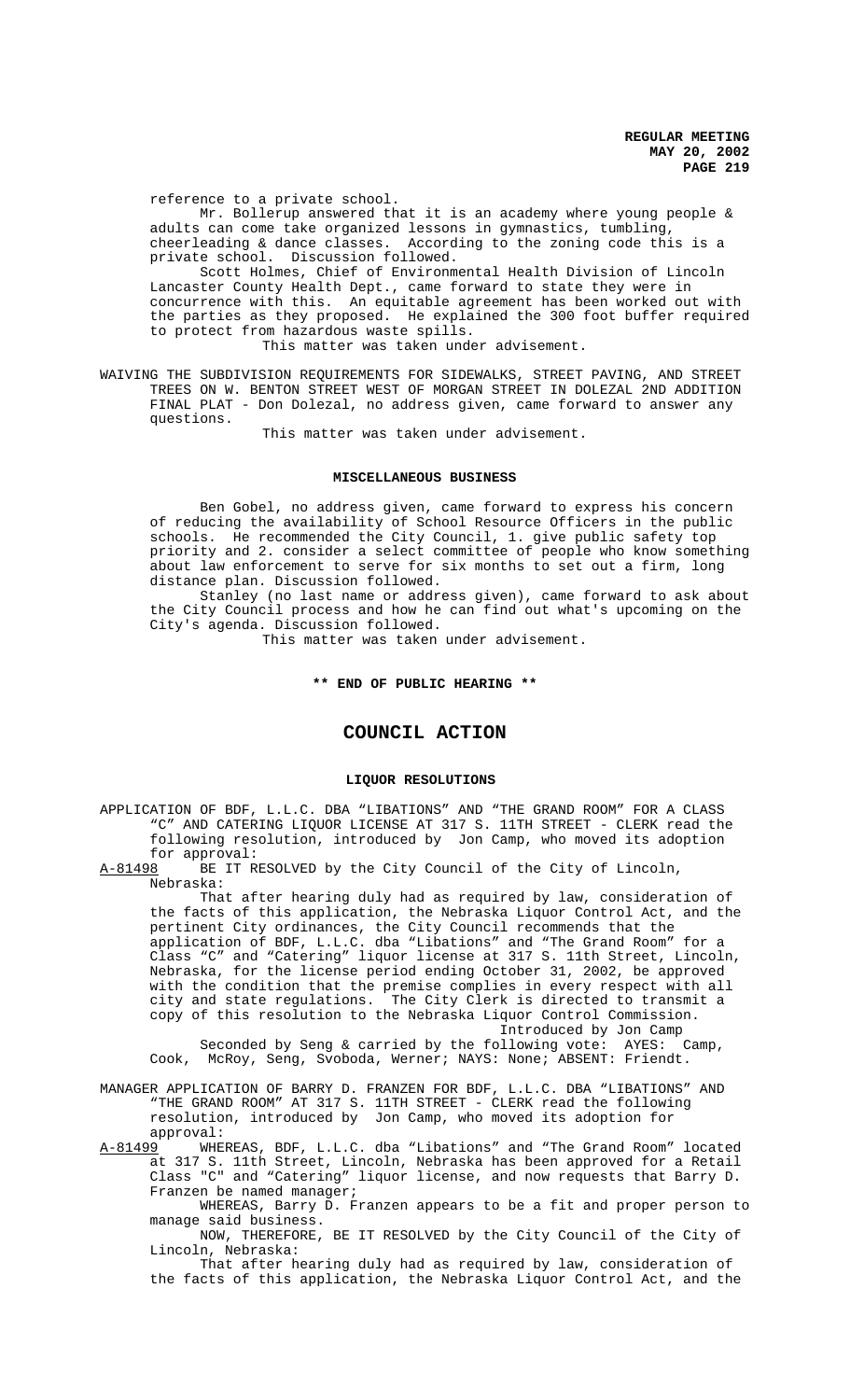> pertinent City ordinances, the City Council recommends that Barry D. Franzen be approved as manager of this business for said licensee. The City Clerk is directed to transmit a copy of this resolution to the Nebraska Liquor Control Commission.

Introduced by Jon Camp Seconded by Seng & carried by the following vote: AYES: Camp, Cook, McRoy, Seng, Svoboda, Werner; NAYS: None; ABSENT: Friendt.

#### **ORDINANCES - 2ND READING**

ESTABLISHING A VOLUNTARY BILLING DONATION PROGRAM THROUGH LINCOLN ELECTRIC SYSTEM - CLERK read an ordinance, introduced by Ken Svoboda, establishing a voluntary utility billing donation program to fund City programs and projects serving the community, the second time.

CREATING RE-PAVING DISTRICT NO. 155 IN WEST CHARLESTON STREET FROM NORTH 1ST STREET WEST TO AND INCLUDING THE PROPOSED CUL-DE-SAC AND ASSESSING THE COST THEREOF TO THE BENEFITTED PROPERTIES - CLERK read an ordinance, introduced by Ken Svoboda, creating Re-paving District No. 155, defining the limits thereof, establishing the width of the roadway to be re-paved and new curb, providing for the payment of the cost thereof, designating the property to be benefitted, providing for the acquisition of easements and additional right-of-way, if necessary, and repealing all ordinances or parts of ordinances in conflict herewith, the second time.

CREATING IMPROVEMENT DISTRICT NO. 183 IN S.W. 8TH STREET FROM WEST C STREET TO HANNEMAN DRIVE AND ASSESSING THE COST THEREOF TO THE BENEFITTED PROPERTIES - PRIOR to reading:

SENG Moved to place Bill NO. 02-58 on Pending.

Seconded by Svoboda & carried by the following vote: AYES: Camp, Cook, McRoy, Seng, Svoboda, Werner; NAYS: None; ABSENT: Friendt.

- CLERK Read an ordinance, introduced by Ken Svoboda, creating Improvement District No. 183, defining the limits thereof, designating the improvements to be made therein, designating the property to be benefitted, providing for the payment of the cost thereof, providing for the acquisition of title, by purchase or condemnation, to the lands and lots necessary for the completion of the improvements therein, and repealing all ordinances and parts of ordinances in conflict herewith, the second time.
- APPROVING A SUBLEASE AGREEMENT BETWEEN THE CITY OF LINCOLN AND LINCOLN ACTION PROGRAM AT THE ONE STOP CENTER FOR PROVIDING JOB TRAINING AND EMPLOYMENT SERVICES UNDER THE WORKFORCE INVESTMENT ACT - CLERK read an ordinance, introduced by Ken Svoboda, accepting and approving a Sublease Agreement between the City of Lincoln and One Stop Partner Lincoln Action Program for a lease of space at 1010 N Street, Lincoln, Lancaster County, Nebraska for a term of March 1, 2002 through June 30, 2002 whereby the City of Lincoln is subleasing space to Lincoln Action Program at the One Stop Career Center for providing job training and employment services under the Workforce Investment Act, the second time.
- APPROVING A SUBLEASE AGREEMENT BETWEEN THE CITY OF LINCOLN AND GOODWILL INDUSTRIES AT THE ONE STOP CENTER FOR PROVIDING JOB TRAINING AND EMPLOYMENT SERVICES UNDER THE WORKFORCE INVESTMENT ACT - CLERK read an ordinance, introduced by Ken Svoboda, accepting and approving a Sublease Agreement between the City of Lincoln and One Stop Partner Goodwill industries for a lease of space at 1010 N Street, Lincoln, Lancaster County, Nebraska for a term of March 1, 2002 through December 31, 2006 whereby the City of Lincoln is subleasing space to Goodwill Industries at the One Stop Career Center for providing job training and employment services under the Workforce Investment Act, the second time.
- APPROVING A SUBLEASE AGREEMENT BETWEEN THE CITY OF LINCOLN AND NAF MULTICULTURAL DEVELOPMENT CORPORATION FOR PROVIDING JOB TRAINING AND EMPLOYMENT SERVICES UNDER THE WORKFORCE INVESTMENT ACT - CLERK read an ordinance, introduced by Ken Svoboda, accepting and approving a Sublease Agreement between the City of Lincoln and One Stop Partner NAF Multicultural Human Development Corporation for a lease of space at 1010 N Street, Lincoln, Lancaster County, Nebraska for a term of March 1, 2002 through December 31, 2006 whereby the City of Lincoln is subleasing space to NAF Multicultural Human Development Corporation at the One Stopo Career Center for providing job training and employment services under the Workforce Investment Act, the second time.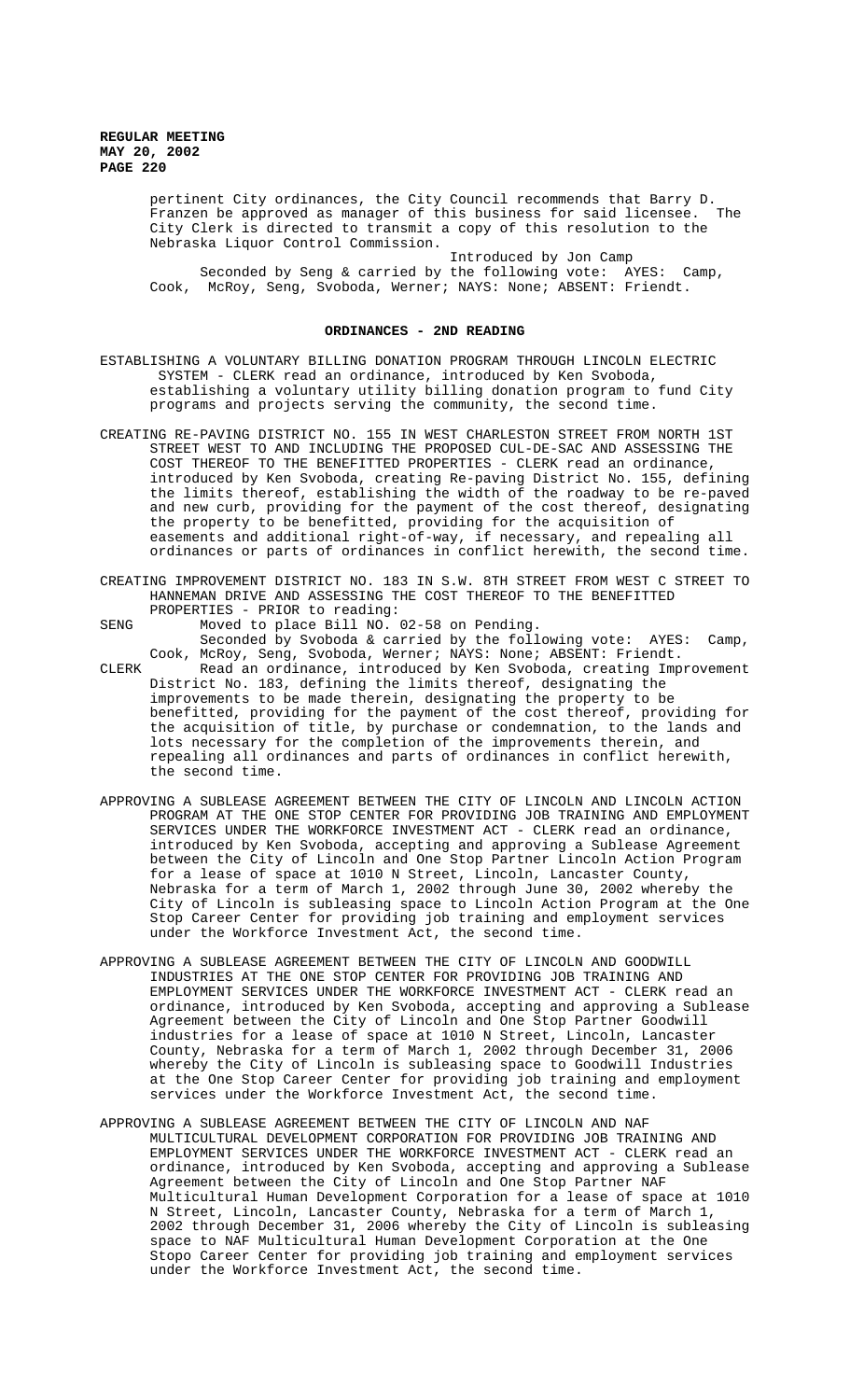APPROVING THE NORTHEAST COMMUNITY RECREATIONAL SPORTS COMPLEX IMPROVEMENT, LEASE, AND OPERATING AGREEMENT BETWEEN JOINT ANTELOPE VALLEY AUTHORITY, THE BOARD OF REGENTS OF THE UNIVERSITY OF NEBRASKA, AND THE CITY OF LINCOLN, NEBRASKA FOR THE DEVELOPMENT OF THE NORTHEAST COMMUNITY RECREATIONAL SPORTS COMPLEX ON PROPERTY GENERALLY LOCATED AT 32ND STREET AND LEIGHTON AVENUE - CLERK read an ordinance, introduced by Ken Svoboda, approving an Improvement Lease and Operating Agreement (Agreement) and accepting the terms and conditions of the Lease and Operating Agreement (Agreement) and accepting the terms and conditions of the Lease and Operating Agreement between the Board of Regents of the University of Nebraska, a public body corporate and governing body of the University of Nebraska (University), the City of Lincoln, Nebraska, a municipal corporation (City), and the Joint Antelope Valley Authority, a joint administrative entity created under the Interlocal Cooperation Act <u>Neb. Rev. Stat.</u> § 13-801 et seq., public agencies within the meaning of Neb. Rev. Stat. § 13-803 (Reissue 1997), under which the parties agree that it is in their best interest to coordinate planning, development, and implementation of a joint use shared facility complex to be known as the Northeast Community Recreational Sports Complex (Complex) in connection with the Antelope Valley Study and the United States Army Corps of Engineer Antelope Creek Feasibility Study No. M-5244(3) (Project), in cooperation with one another through the Agreement setting forth the provisions for improvement, lease, and operating the Complex, and upon the terms and conditions set forth in the Agreement, the second time.

#### **RESOLUTIONS**

APPLICATION OF ALZHEIMER'S ASSOCIATION LINCOLN/GREATER NEBRASKA CHAPTER, 5601 SOUTH 27TH STREET, SUITE 201 TO CONDUCT A RAFFLE WITHIN THE CITY OF LINCOLN FROM MAY 15 TO JULY 22, 2002 - CLERK read the following resolution, introduced by Jon Camp, who moved its adoption:

A-81500 WHEREAS, Alzheimer's Association Lincoln/Greater Nebraska Chapter, has made application for a permit to conduct a raffle in the City of Lincoln pursuant to Chapter 9.32 of the Lincoln Municipal Code; and WHEREAS, said application complies with all of the requirements of Section 9.32.030 of the Lincoln Municipal Code.

NOW, THEREFORE, BE IT RESOLVED by the City Council of the City of Lincoln, Nebraska:

That, after public hearing duly had as required by Section 9.32.050 of the Lincoln Municipal Code, the City Council does hereby grant a permit to Alzheimer's Association Lincoln/Greater Nebraska Chapter to conduct a raffle in the City of Lincoln in accordance with the application filed by Karen Noel. The City Clerk is directed to issue a permit upon the payment by the applicant of the required fee, said permit to be valid only for the specific lotteries described in said application and only for a period of one year from the date of approval of this resolution. Said permit shall be subject to all of the conditions and requirements of Chapter 9.32 of the Lincoln Municipal Code.

BE IT FURTHER RESOLVED that pursuant to Section 9.32.080 of the Lincoln Municipal Code, a tax of 5% is imposed upon the gross proceeds received from the sale of raffle chances or tickets within the City of Lincoln, which tax shall be due no later than sixty (60) days after the conclusion of each raffle to be conducted hereunder, and if unpaid at that time, shall thereafter be delinquent.

Introduced by Jon Camp Seconded by Seng & carried by the following vote: AYES: Camp, Cook, McRoy, Seng, Svoboda, Werner; NAYS: None; ABSENT: Friendt.

APPEAL OF SUTHERLAND PARK PARTNERS, L.L.C. FROM THE PLANNING COMMISSION DENIAL OF SPECIAL PERMIT 1964 FOR AUTHORITY TO CONSTRUCT A PRIVATE SCHOOL FOR TUMBLING, DANCE, CHEERLEADING, AND GYMNASTICS, ON PROPERTY GENERALLY LOCATED AT S. 8TH STREET AND PIONEERS BLVD. - PRIOR to reading: SENG Moved to amend Bill No. 02R-104 in the following manner:

1. On page 2, line 7, delete existing condition No. 2 and insert the following in lieu thereof: 2. The Permittee agrees to terminate the use of the premises as

a private school within fourteen days following receipt of notification from the building official that quantities of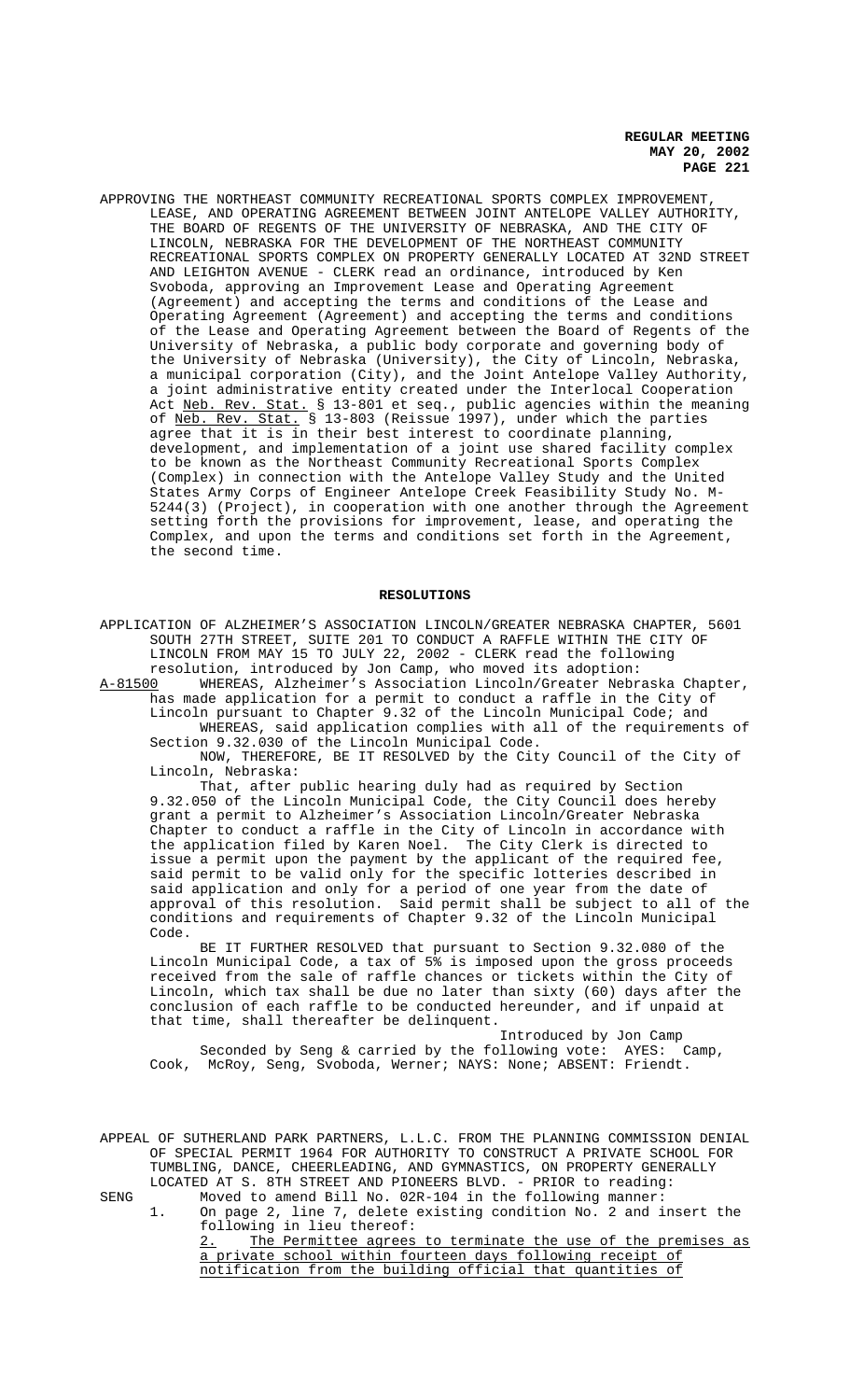hazardous materials that require a permit under Section 19.04.150 of the Lincoln Municipal Code are being stored, transported, dispensed, used, or handled, on property within 300 feet of the building areas used for the private school, until such materials are removed to the satisfaction of the Lincoln-Lancaster County Health Department.

2. On page 2, line 11, delete existing condition No. 3 and insert the following in lieu thereof:

3. The Permittee shall not allow quantities of hazardous materials that require a permit under § 19.04.150 of the Lincoln Municipal Code to be stored, transported, dispensed, used, or handled, on the premises of the special permit.

3. On page 3, line 12, delete subparagraph No. 4.a.i.(10) and insert the following: (10) Add a note to the site plan to indicate that, should quantities of hazardous materials that require a permit under § 19.04.150 of the Lincoln Municipal Code be stored, transported,

dispensed, used, or handled within the area of the special permit, or within 300 feet of the building used for the private school, the Permittee shall within fourteen days of such activity terminate the use of the premises as a private school, until such materials are removed to the satisfaction of the Lincoln-Lancaster County Health Department and Law Department.

4. On page 3, line 19, delete subparagraph 4.a.i(11) in its entirety and insert the following:

 (11) Add a note to the site plan indicating that the building shall have an emergency single switch shut-off switch so that the air handling system can be immediately shut down in case of a hazardous chemical spill in the area to the satisfaction of the Lincoln-Lancaster County Health Department. The switch shall be located so that it is easily accessible at all times to the<br>Permittee's staff. Permittee's staff shall be trained on ho Permittee's staff shall be trained on how to operate the switch.

5. On page 3, line 25, delete subparagraph 4.a.i.(12). Seconded by Camp & carried by the following vote: AYES: Camp,

Cook, McRoy, Seng, Svoboda, Werner; NAYS: None; ABSENT: Friendt. CLERK Read the following resolution, introduced by Ken Svoboda, who moved its adoption:<br>A-81501 WHEREAS, Suth

WHEREAS, Sutherland Park Partners L.L.C. has submitted an application designated as Special Permit No. 1964 for authority to construct a private school for tumbling, dance, cheerleading and gymnastics on property located at 4001 South 8th Street, and legally described to wit:

Lot 1, Block 1, Sutherland Park 1st Addition, Lincoln, Lancaster County, Nebraska;

WHEREAS, the Lincoln City-Lancaster County Planning Commission has held a public hearing and denied said application; and

WHEREAS, the community as a whole, the surrounding neighborhood, and the real property adjacent to the area included within the site plan for this dance/gymnastics school will not be adversely affected by granting such a permit; and

WHEREAS, said site plan together with the terms and conditions hereinafter set forth are consistent with the comprehensive plan of the City of Lincoln and with the intent and purpose of Title 27 of the Lincoln Municipal Code to promote the public health, safety, and general welfare.

NOW, THEREFORE, BE IT RESOLVED by the City Council of the City of Lincoln, Nebraska:

That the application of Sutherland Park Partners L.L.C., hereinafter referred to as "Permittee", to construct a private school for tumbling, dance, cheerleading and gymnastics be and the same is hereby granted under the provisions of Section 27.63.075 of the Lincoln Municipal Code upon condition that construction of said dance/gymnastics school be in strict compliance with said application, the site plan, and the following additional express terms, conditions, and requirements:

1. This permit approves a private dance/gymnastics school for 207 students and 10 staff on Lot 1, Block 1, Sutherland Park 1st Addition.

2. The Permittee agrees to terminate the use of the premises as private school within sixty days following receipt of notification from the building official that hazardous materials are being stored on property within 300 feet of the building used for the private school. The Permittee agrees to terminate the use of the premises as a private school within fourteen days following receipt of notification from the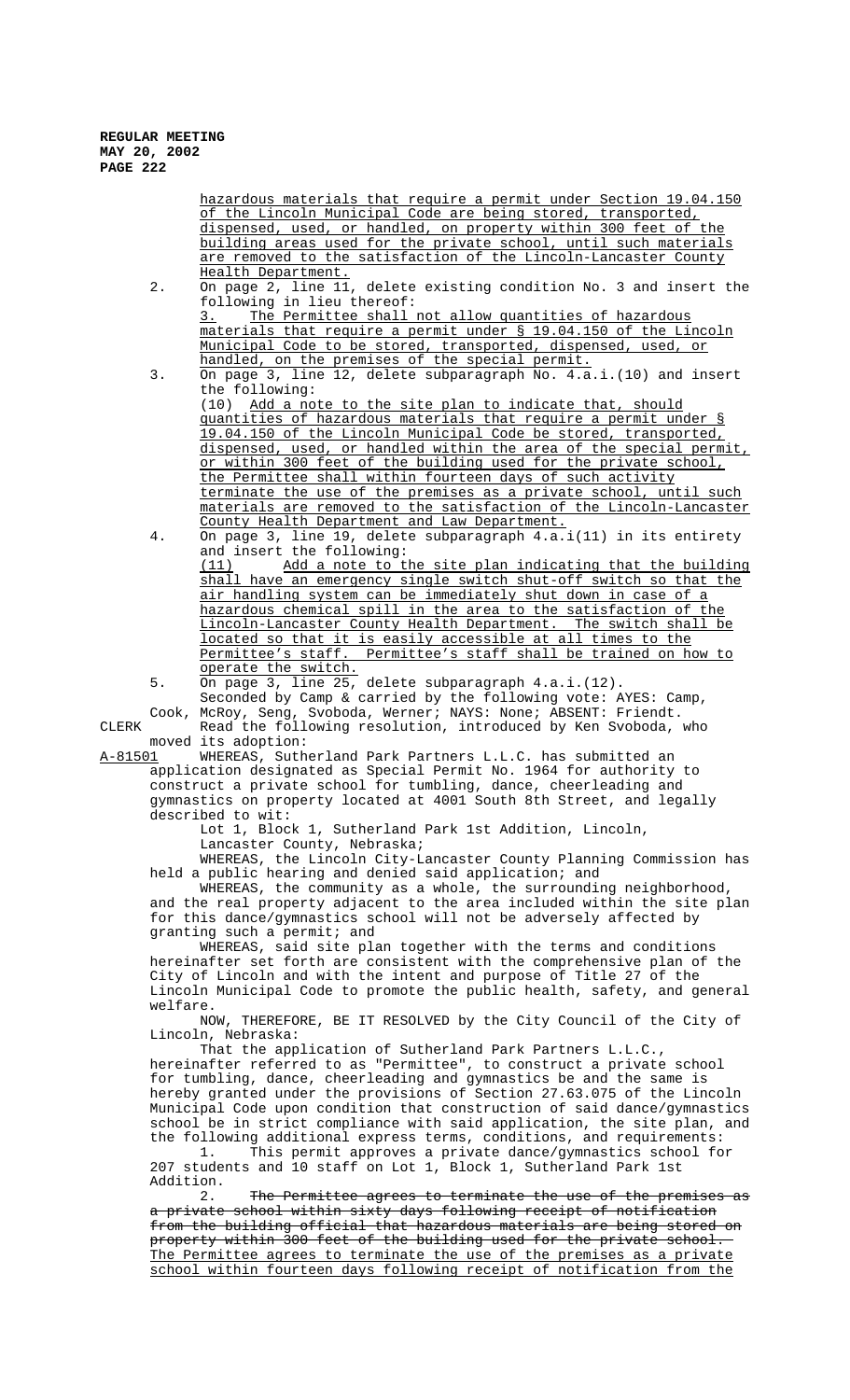building official that quantities of hazardous materials that require a permit under Section 19.04.150 of the Lincoln Municipal Code are being stored, transported, dispensed, used or handled, on property within 300 feet of the building areas used for the private school, until such materials are removed to the satisfaction of the Lincoln-Lancaster County Health Department.

3. The Permittee shall not allow the storage or use of<br>hazardous materials on the premises of the special permit. The materials on the premises of the special permit. The Permittee shall not allow quantities of hazardous material that require a permit under Sec. 19.04.150 of the Lincoln Municipal Code to be stored, transported, dispensed, used or handled, on the premises of the special permit.<br>4. Bef

- 4. Before receiving building permits:
	- a. The Permittee shall complete the following instructions and submit the documents and plans to the Planning Department office for review and approval. i. A revised site plan including five copies showing the following revisions:
		- (1) Include only parking stalls that will be constructed. Remove references to proposed stalls.
		- (2) Remove parking stalls that do not meet Design Standards.
		- (3) Indicate stalls required and stalls provided.
		- (4) Indicate landscaping materials and specifications.
		- (5) Indicate sidewalks and street trees as approved on the preliminary plat.
		- (6) Remove references to contract area as the special permit will cover the entire lot.
		- (7) Correct the legal description.
		- (8) Remove references to area separation walls and the Uniform Building Code and site plan notations.
		- (9) Add a general site note indicating that the use of the building will comply with all applicable building and life safety codes.
		- (10) Add a note to the site plan to indicate that, should hazardous materials be located within the area of the special permit, the Permittee shall immediately terminate the use of the premises as a private school to the satisfaction of the Lincoln-Lancaster County Health Department and Law Department. Add a note to the site plan to indicate that, should quantities of hazardous materials that require a permit under § 19.04.150 of the Lincoln Municipal Code be stored, transported, dispensed, used, or handled within the area of the special permit, ro within 300 feet of the building used for the private school, the Permittee shall within fourteen days of such activity terminate the use of the premises as a private school, until such materials are removed to the satisfaction of the Lincoln-Lancaster County Health Department and Law Department. 11) A<del>dd a note to the site plan indicating</del> that the building shall have an emergency shut-off switch for the ventilation system in case of a hazardous chemical spill in the area to the satisfaction of the Lincoln-Lancaster County Health Department. Add a note to the site plan indicating that the building shall have an emergency single switch shut-off switch so that the air handling system can be immediately shut down in case of a hazardous chemical spill in the area to the satisfaction of the Lincoln-Lancaster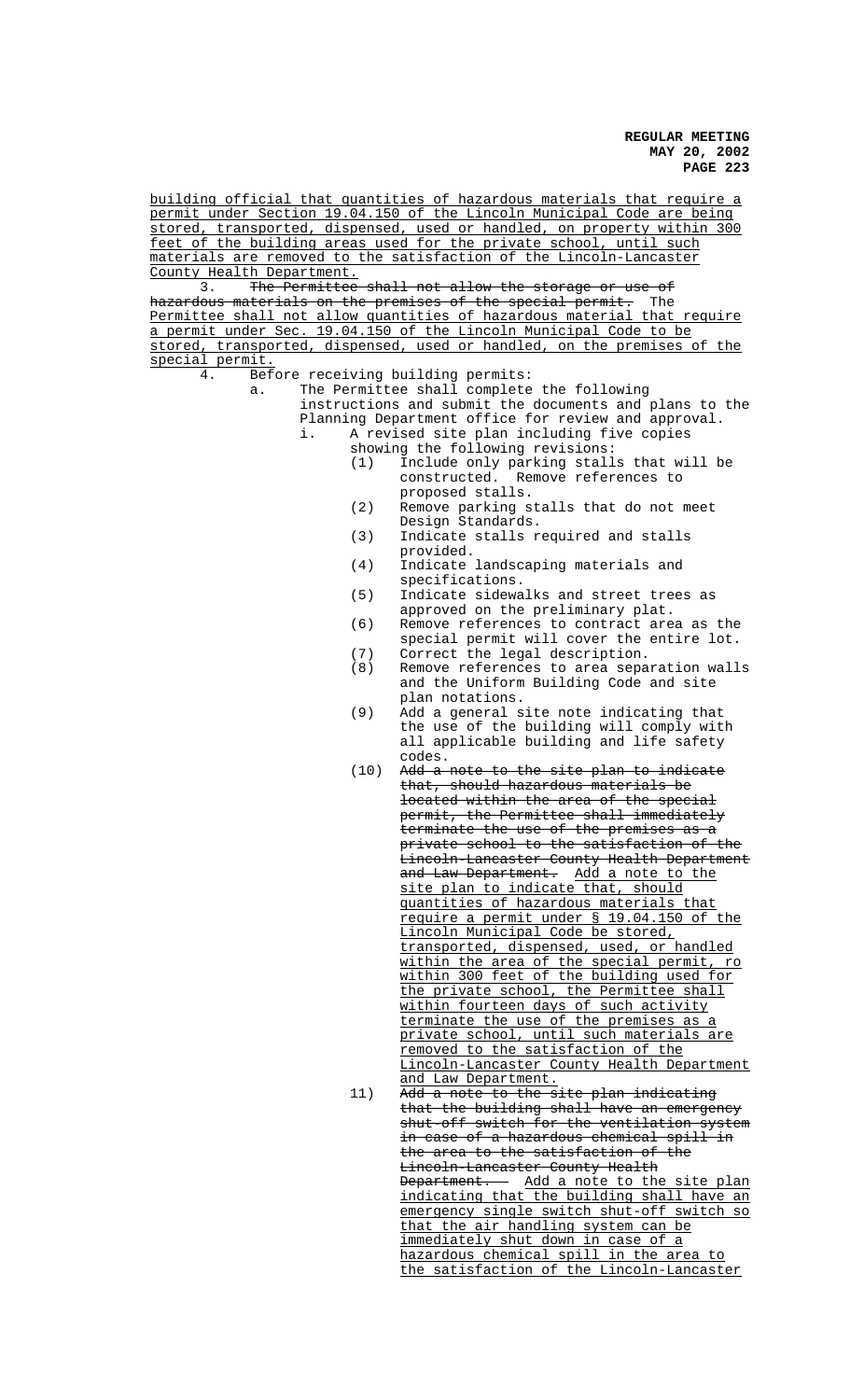> County Health Department. The switch shall be located so that it is easily accessible at all times to the Permittee's staff. Permittee's staff shall be trained on how to operate the switch.

 $(12)$  Add a note to the site plan indicating that the special permit shall be automatically terminated within sixty days following receipt of notification from the building office that hazardous materials are being stored on property within 300<br>feet of the building used for the priva the building used for the private school.

- (13) Provide an evacuation plan, in the event of a hazardous materials spill, to the satisfaction of the Lincoln-Lancaster County Health Department.
- ii. A permanent final site plan with five copies as approved.
- b. The construction plans must conform to the approved plans.
- c. The required easements as shown on the site plan must be recorded with the Register of Deeds.
- d. All development must comply with floodplain regulations.

5. Before occupying this private dance/gymnastics school all development and construction must conform to the approved plans.

6. All privately-owned improvements, including landscaping, must be permanently maintained by the Permittee.

7. The operation must meet appropriate local and state licensing requirements.

8. The site plan, approved by this permit, shall be the basis for all interpretations of setbacks, yards, locations of buildings, location of parking and circulation elements, and similar matters.

9. The terms, conditions, and requirements of this resolution shall be binding and obligatory upon the Permittee and the Permittee's successors and assigns. The building official shall report violations to the City Council which may revoke the special permit or take such other action as may be necessary to gain compliance.

10. The Permittee shall sign and return the City's letter of acceptance to the City Clerk within 30 days following approval of the special permit, provided, however, said 30-day period may be extended up to six months by administrative amendment. The City Clerk shall file a copy of the resolution approving the special permit and the letter of acceptance with the Register of Deeds, filing fees therefor to be paid in advance by the Permittee.

Introduced by Ken Svoboda Seconded by Seng & carried by the following vote: AYES: Camp, Cook, McRoy, Seng, Svoboda, Werner; NAYS: None; ABSENT: Friendt.

REAPPOINTING MARY ARTH, WILLIAM HASTINGS AND SANDRA WASHINGTON TO THE PARKS AND RECREATION ADVISORY BOARD FOR THREE-YEAR TERMS EXPIRING APRIL 27, 2005 - CLERK read the following resolution, introduced by Jon Camp, who moved its adoption:<br><u>A-81502</u> BE IT RESOLVE

BE IT RESOLVED by the City Council of the City of Lincoln, Nebraska:

That the reappointment of the following people to the Parks and Recreation Advisory Board for three-year terms expiring April 27, 2005, is hereby approved: Mary Arth

William Hastings

Sandra Washington

Introduced by Jon Camp Seconded by Seng & carried by the following vote: AYES: Camp, Cook, McRoy, Seng, Svoboda, Werner; NAYS: None; ABSENT: Friendt.

APPOINTING DENNIS SCHEER TO THE PARKS AND RECREATION ADVISORY BOARD FOR A THREE-YEAR TERM EXPIRING APRIL 27, 2005 - CLERK read the following resolution, introduced by Jon Camp, who moved its adoption:<br>A-81503 BE IT RESOLVED by the City Council of the City of Lin BE IT RESOLVED by the City Council of the City of Lincoln, Nebraska:

That the appointment of Dennis Scheer to the Parks and Recreation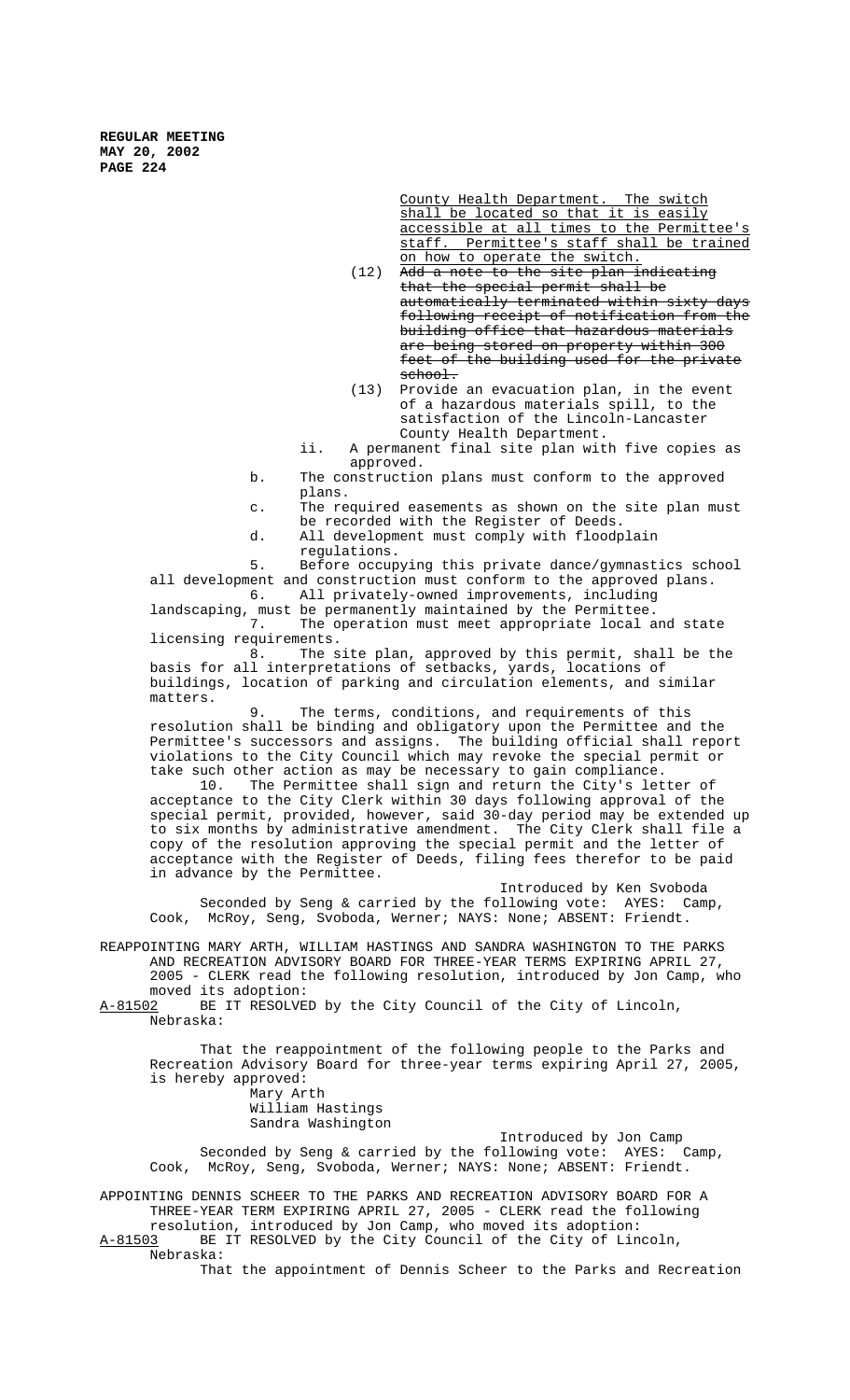Advisory Board for a three-year term expiring April 27, 2005 is hereby approved.

Introduced by Jon Camp<br>Jllowing vote: AYES: Seconded by Seng & carried by the following vote: AYES: Camp, Cook, McRoy, Seng, Svoboda, Werner; NAYS: None; ABSENT: Friendt.

APPOINTING SUE QUAMBUSCH TO THE PARKS AND RECREATION ADVISORY BOARD FOR A THREE-YEAR TERM EXPIRING APRIL 27, 2005 - CLERK read the following

resolution, introduced by Jon Camp, who moved its adoption:<br>A-81504 BE IT RESOLVED by the City Council of the City of Lin BE IT RESOLVED by the City Council of the City of Lincoln

Nebraska:

That the appointment of Sue Quambusch to the Parks and Recreation Advisory Board for a three-year term expiring April 27, 2005 is hereby approved.

Introduced by Jon Camp Seconded by Seng & carried by the following vote: AYES: Camp, Cook, McRoy, Seng, Svoboda, Werner; NAYS: None; ABSENT: Friendt.

APPROVING THE ANTELOPE CREEK OPERATING AGREEMENT BETWEEN THE CITY OF LINCOLN AND THE LOWER PLATTE SOUTH NATURAL RESOURCES DISTRICT TO COORDINATE THE FUTURE OPERATION, MAINTENANCE, REPAIR, AND REPLACEMENT OF CERTAIN PORTIONS OF THE ANTELOPE CREEK WATERWAY FROM J STREET TO THE CONFLUENCE OF SALT CREEK - PRIOR to reading:<br>SVOBODA Moved to delay action on Bil

Moved to delay action on Bill No. 02R-112 for two weeks to 6/3/02.<br>Seconded by Seng & carried by the following vote: AYES: Camp, Seconded by Seng & carried by the following vote: AYES: Camp, Cook, McRoy, Seng, Svoboda, Werner; NAYS: None; ABSENT: Friendt.

APPROVING THE FIRST AMENDMENT TO THE JOINT ANTELOPE VALLEY AUTHORITY INTERLOCAL AGREEMENT BETWEEN THE JOINT ANTELOPE VALLEY AUTHORITY, THE BOARD OF REGENTS OF THE UNIVERSITY OF NEBRASKA, THE CITY OF LINCOLN, NEBRASKA, AND THE LOWER PLATTE SOUTH NATURAL RESOURCES DISTRICT FOR THE DESIGN, CONSTRUCTION, OPERATION, AND IMPLEMENTATION OF THE PHASE ONE PRIORITY PROJECTS - PRIOR to reading:<br>SVOBODA Moved to delay action on Bill No

SVOBODA Moved to delay action on Bill No. 02R-113 for two weeks to 6/3/02. Seconded by Seng & carried by the following vote: AYES: Camp, Cook, McRoy, Seng, Svoboda, Werner; NAYS: None; ABSENT: Friendt.

WAIVING THE SUBDIVISION REQUIREMENTS FOR SIDEWALKS, STREET PAVING, AND STREET TREES ON W. BENTON STREET WEST OF MORGAN STREET IN DOLEZAL 2ND ADDITION FINAL PLAT - CLERK read the following resolution, introduced by Jon Camp, who moved its adoption:

A-81505 WHEREAS, John D. and Joann M. Dolezal previously submitted and received approval of the final plat designated as Dolezal 2nd Addition by the City Council of the City of Lincoln, Nebraska; and WHEREAS, the conditions of approval of said Final Plat included

the requirement that street trees, sidewalk and paving on West Benton, West of Morgan Street be provided in compliance with the Land Subdivision Ordinance; and

WHEREAS, Donald D. and Joann M. Dolezal have requested a modification to waive said requirements pursuant to § 26.31.010 of the Lincoln Municipal Code; and

WHEREAS, the Planning Commission has reviewed said request and has made recommendations thereon; and

WHEREAS, the City Council finds that the strict application of all requirements would result in actual difficulties or substantial hardship or injustice to the property owner.

NOW, THEREFORE, BE IT RESOLVED by the City of Lincoln, Nebraska: That the requirements of the Final Plat of Dolezal 2nd Addition relating to the installation of street trees, sidewalk, and paving on West Benton Street, west of Morgan Street, are hereby waived. All other conditions for approval of the Final Plat of Dolezal 2nd Addition shall remain in full force and effect.

Introduced by Jon Camp<br>Ilowing vote: AYES: Camp, Seconded by Seng & carried by the following vote:  $AYES:$ Cook, McRoy, Seng, Svoboda, Werner; NAYS: None; ABSENT: Friendt.

ORDERING ORNAMENTAL LIGHTING DISTRICT NO. 285 CONSTRUCTED IN LAKESIDE DRIVE FROM SURFSIDE DRIVE TO WEST S STREET - CLERK read the following resolution, introduced by Jon Camp, who moved its adoption:

A-81506 WHEREAS petitions signed by the owners of the record title representing a majority of the feet frontage of the property directly abutting upon the streets in Ornamental Lighting District No. 285, being Lakeside Drive, Surfside Drive to West 'S' Street, have been filed with the City Clerk, petitioning for the construction of said ornamental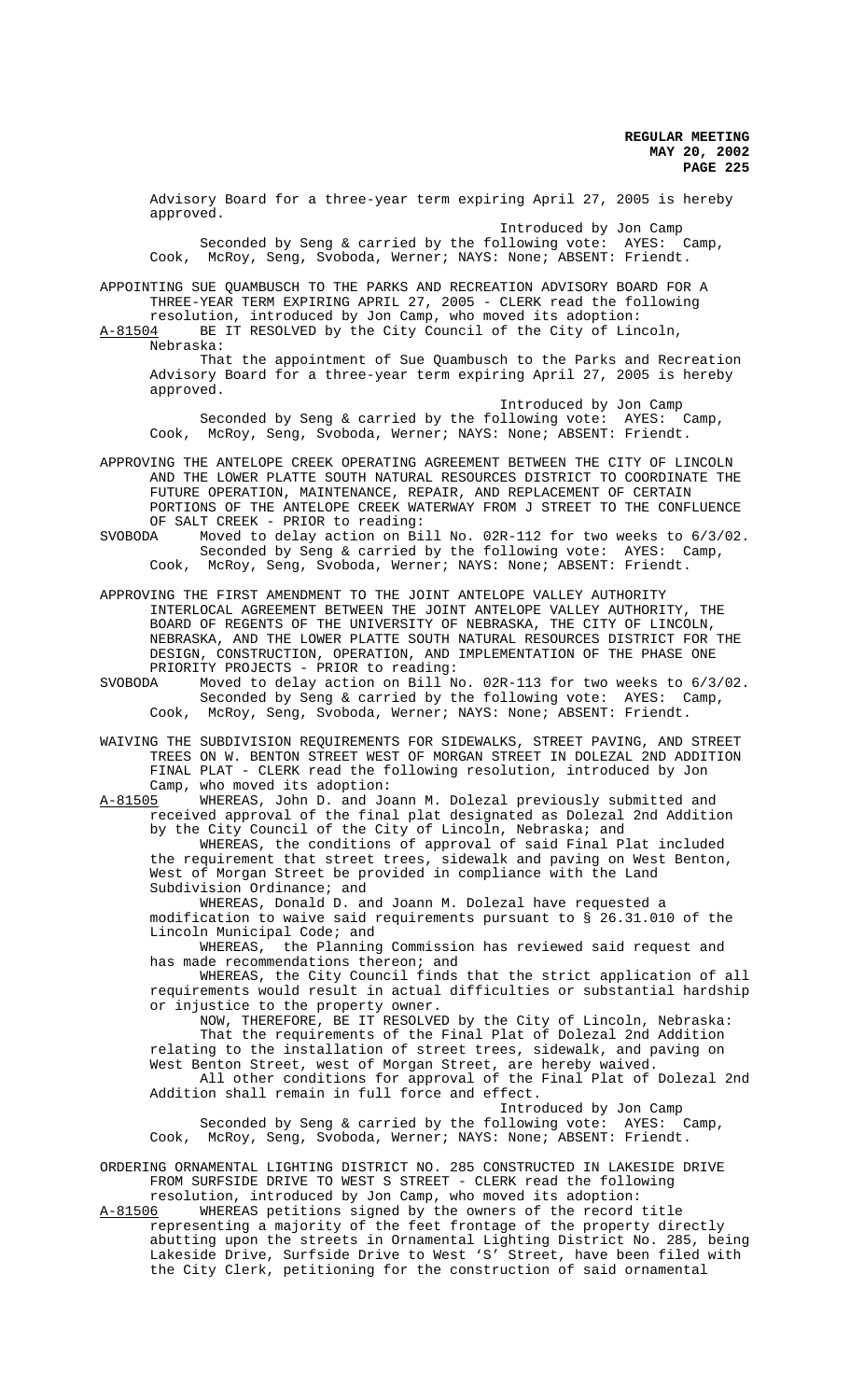lighting,

THEREFORE BE IT RESOLVED by the City Council of the City of Lincoln, Nebraska, that said petitions be and hereby are determined to be sufficient and that said district be and is hereby ordered constructed.

BE IT FURTHER RESOLVED that the Department of Public Works and Public Utilities be and is hereby authorized and directed to prepare detailed plans and specifications for said ornamental lighting in accordance with this resolution.

BE IT FURTHER RESOLVED that, in the event that the actual bid price exceeds 25 percent over the preliminary cost estimate for the improvements, then such bid shall not be awarded until the Council has approved such bid by resolution.

Introduced by Jon Camp Seconded by Seng & carried by the following vote: AYES: Camp, Cook, McRoy, Seng, Svoboda, Werner; NAYS: None; ABSENT: Friendt.

- SETTING HEARING DATE OF JUNE 10, 2002 AT 1:30 P.M. FOR THE APP. OF MORALES INC. DBA "LA MEXICANA MARKET" FOR AN ADDITION TO LICENSED PREMISES CONSISTING OF AN AREA 25' X 28' TO THE NORTH AT 1637 "P" ST. - CLERK read the following resolution, introduced by Jon Camp, who moved its adoption:<br>A-81507 BE
- BE IT RESOLVED by the City Council, of the City of Lincoln, that a hearing date is hereby fixed for Mon., June 10, 2002, at 1:30 p.m. or as soon thereafter as possible in the City Council Chambers, County-City Building, 555 S. 10th St., Lincoln, NE, for the App. of Morales, Inc. dba "La Mexicana Market" for an addition to licensed premises consisting of an area approximately 25' x 28' to the north at 637 "P" St. If the Police Dept. is unable to complete the investigation by said time, a new hearing date will be set.

Introduced by Jon Camp<br>bllowing vote: AYES: Camp, Seconded by Seng & carried by the following vote: AYES: Camp, Cook, McRoy, Seng, Svoboda, Werner; NAYS: None; ABSENT: Friendt.

SETTING HEARING DATE OF JUNE 10, 2002 AT 1:30 P.M. FOR THE APP. OF WHITEHEAD OIL CO. DBA "U-STOP CONVENIENCE" FOR A "CLASS "B" LIQUOR LICENSE" AND A CLASS "K" LIQUOR LICENSE AT 7100 PIONEERS - CLERK read the following resolution, introduced by Jon Camp, who moved its adoption:<br>A-81508 BE IT RESOLVED by the City Council, of the City of Li

A-81508 BE IT RESOLVED by the City Council, of the City of Lincoln, that a hearing date is hereby fixed for Mon., June 10, 2002, at 1:30 p.m. or as soon thereafter as possible in the City Council Chambers, County-City Building, 555 S. 10th St., Lincoln, NE, for the App. of Whitehead Oil Co. dba "U-Stop Convenience" for a Class "B" Liquor License and a Class "K" Liquor License at 7100 Pioneers.

If the Police Dept. is unable to complete the investigation by said time, a new hearing date will be set.

Introduced by Jon Camp<br>cllowing vote: AYES: Camp. Seconded by Seng & carried by the following vote: AYES: Camp, Cook, McRoy, Seng, Svoboda, Werner; NAYS: None; ABSENT: Friendt.

SETTING HEARING DATE OF JUNE 10, 2002 AT 1:30 P.M. FOR THE APP OF HUYNH, NHUNG TUYET DBA "NHA TRANG RESTAURANT" FOR A CLASS "I" LIQUOR LICENSE AT 1309 L STREET - CLERK read the following resolution, introduced by Jon Camp, who moved its adoption:

A-81509 BE IT RESOLVED by the City Council, of the City of Lincoln, that a hearing date is hereby fixed for Mon., June 10, 2002, at 1:30 p.m. or as soon therafter as possible in the City Council Chambers, County-City Building, 555 S. 10th St., Lincoln, NE, for the App. of Huynh, Nhung Tuyet dba "NHA Trang Restaurant" for a Class "I" Liquor License at 1309 L Street.

If the Police Dept. is unable to complete the investigation by said time, a new hearing date will be set.

Introduced by Jon Camp Seconded by Seng & carried by the following vote: AYES: Camp, Cook, McRoy, Seng, Svoboda, Werner; NAYS: None; ABSENT: Friendt.

COMBINED USE PERMIT/SPECIAL PERMIT 19 - APPLICATION OF PINNACLE BANK AND 70TH STREET PROPERTIES, INC. TO DEVELOP A 20-BED HEALTH CARE FACILITY, 5,100 SQ. FT. OF BANK/FINANCIAL SPACE, AND 24,000 SQ. FT. OF MEDICAL OFFICE USES, WITH A WAIVER OF THE REQUIRED SIDE YARD SETBACK, ON PROPERTY GENERALLY LOCATED AT S. 70TH STREET AND LINCOLNSHIRE ROAD.**(IN CONNECTION W/02-62) -** (5/13/02 - Delayed one week) - CLERK read the following resolution, introduced by Ken Svoboda, who moved its adoption: A-81511 WHEREAS, Pinnacle Bank and 70th Street Properties, Inc. have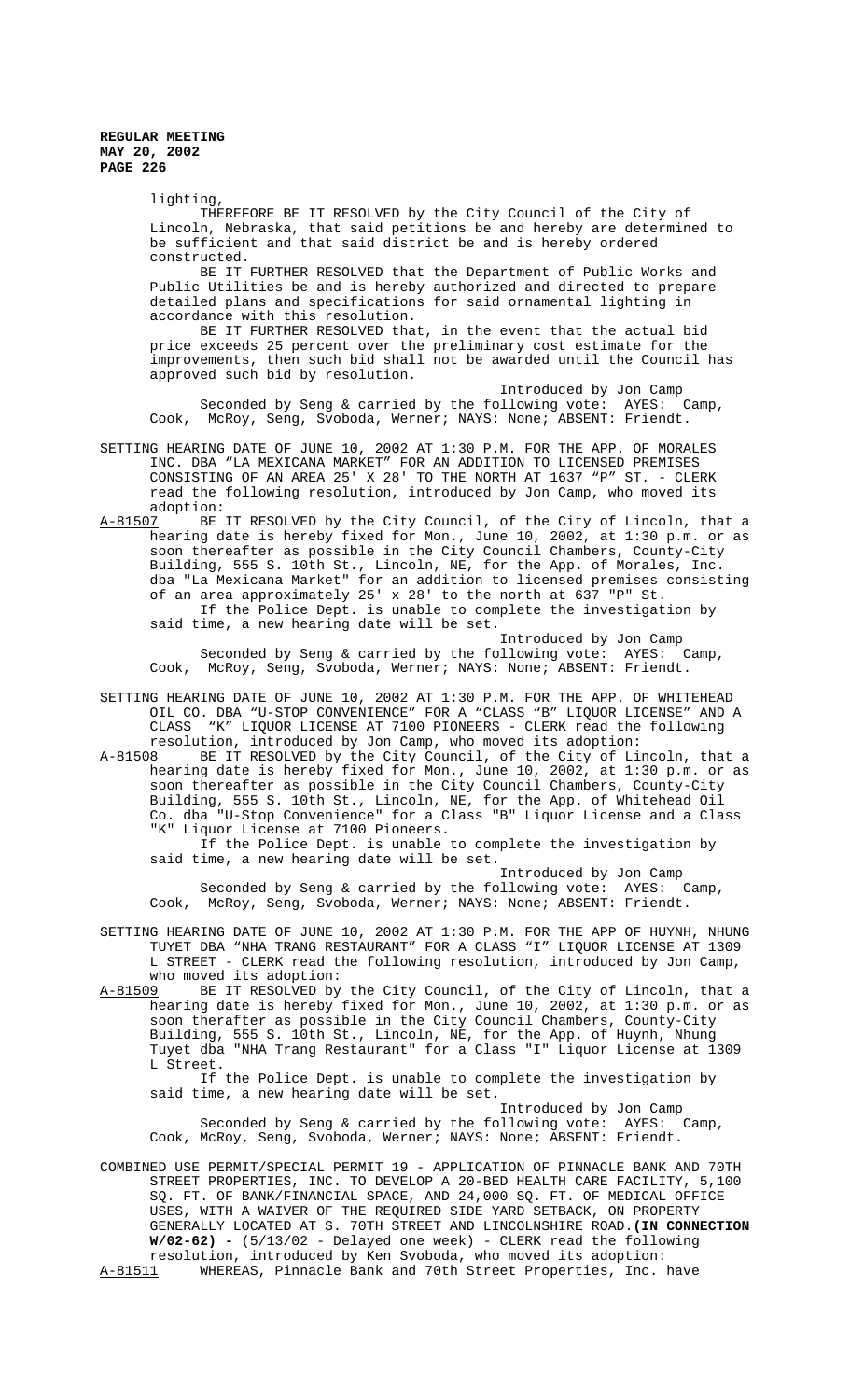submitted an application designated as Combined Use Permit/Special Permit No. 19 for authority to develop a 20-bed health care facility, 5,100 square feet of bank/financial, and 24,000 square feet of medical office uses on property located at South 70th Street and Lincolnshire Road, and legally described to wit:

Lot 8, Lincolnshire Square, and Lots 93 and 94 I.T.,

located in the Northwest Quarter of Section 34,

Township 10 North, Range 7 East of the 6th P.M., Lincoln, Lancaster County, Nebraska;

WHEREAS, the real property adjacent to the area included within the site plan for this development of commercial space will not be adversely affected; and

WHEREAS, said site plan together with the terms and conditions hereinafter set forth are consistent with the intent and purpose of Title 27 of the Lincoln Municipal Code to promote the public health, safety, and general welfare.

NOW, THEREFORE, BE IT RESOLVED by the City Council of the City of Lincoln, Nebraska:

That the application of Pinnacle Bank and 70th Street Properties, Inc., hereinafter collectively referred to as "Permittee", to develop a 20-bed health care facility, 5,100 square feet of bank/financial, and 24,000 square feet of medical office uses, on the property legally described above, be and the same is hereby granted under the provisions of Sections 27.27.080 and 27.63.080 of the Lincoln Municipal Code upon condition that construction and operation of said commercial development be in strict compliance with said application, the site plan, and the following additional express terms, conditions, and requirements:

1. This permit approves a 20-bed health care facility, 5,100 square feet of bank/financial space, and 24,000 square feet of medical office uses.<br> $2.$ 

A reduction of side yard setback along the north property line from 15 feet to 5 feet for parking only is hereby approved. 3. The health care facility must conform to all applicable

state and federal regulations.

4. Before receiving building permits:

- a. The Permittee must submit a revised and reproducible final plan including five copies.
- b. The construction plans must conform to the approved plans.

5. Before occupying the health care facility all development and construction must be completed in conformance with the approved plans.

6. All privately-owned improvements shall be permanently maintained by the Permittee.

7. The site plan approved by this permit shall be the basis for all interpretations of setbacks, yards, locations of buildings, location of parking and circulation elements, and similar matters.

8. The terms, conditions, and requirements of this resolution shall be binding and obligatory upon the Permittee, their successors, and assigns. The building official shall report violations to the City Council which may revoke the special permit or take such other action as may be necessary to gain compliance.<br>9. The Permittee shall sign

The Permittee shall sign and return the City's letter of acceptance to the City Clerk within 30 days following approval of the special permit, provided, however, said 30-day period may be extended up to six months by administrative amendment. The City Clerk shall file a copy of the resolution approving the special permit and the letter of acceptance with the Register of Deeds, filing fees therefor to be paid in advance by the Permittee.

10. The site plan as approved with this resolution voids and supersedes all previously approved site plans, however all resolutions approve previous special permits remain in force unless specifically amended by this Resolution. Special Permit #328 and Special Permit #716 are hereby rescinded.

Introduced by Ken Svoboda Seconded by Seng & carried by the following vote: AYES: Camp, Cook, McRoy, Seng, Svoboda, Werner; NAYS: None; ABSENT: Friendt.

### **PETITIONS & COMMUNICATIONS**

THE FOLLOWING WERE REFERRED TO PLANNING DEPT.: Change of Zone No. 3365 - App. of Whitehead Oil Company from H-1 to H-3. Special Permit No. 1972 - App. of John & Pam Rallis & Debra Placek to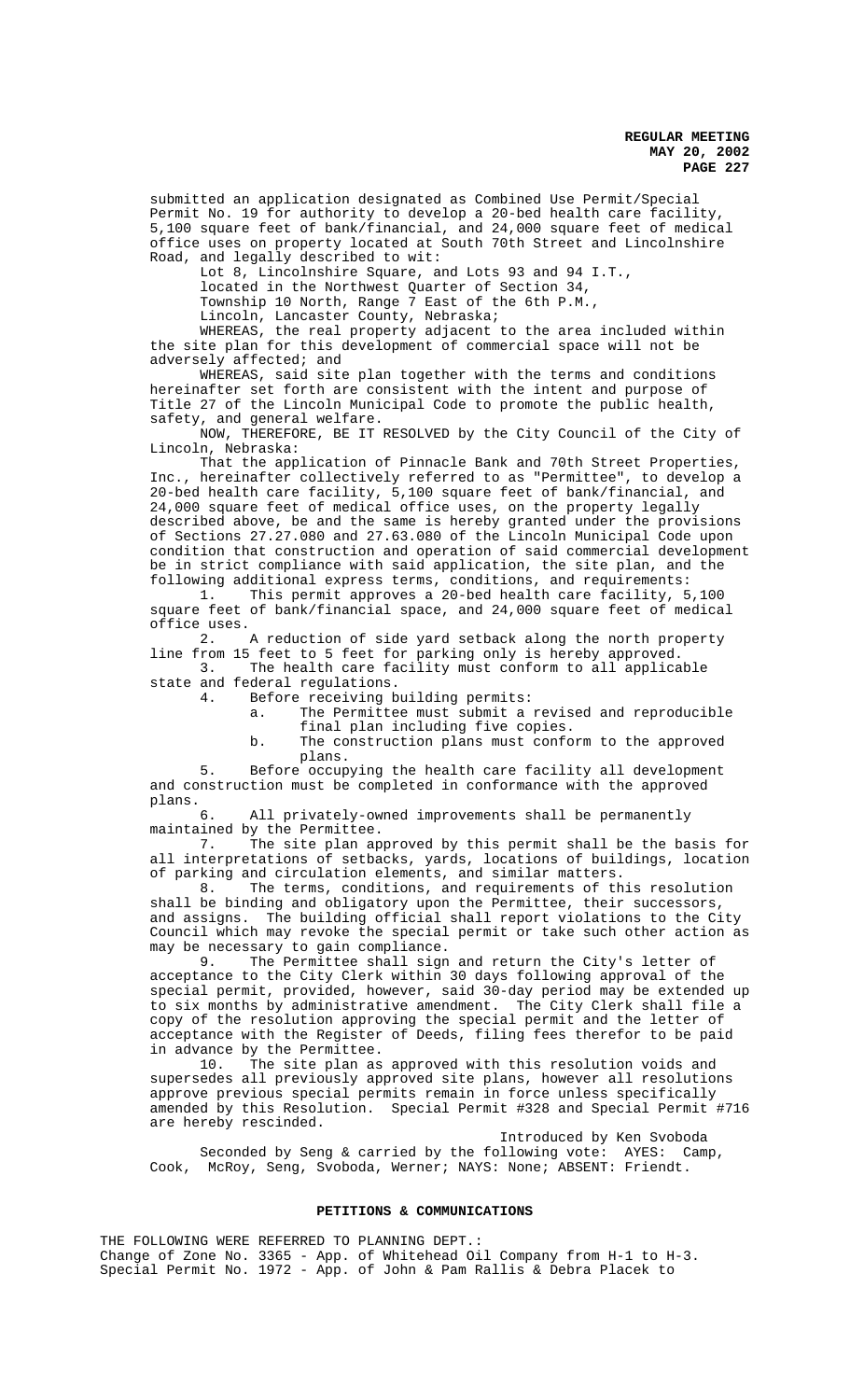develop 4 single family one acre lots and one five acre church lot at S. 112th Street & Old Cheney Road.

Special Permit No. 1975 - App. of Juliana Buller, Jimmy Ace's Platinum Grille, for consumption of alcoholic beverages on premises at 923 South Street.

Special Permit No. 1977 - App. of Susan L. Thelen to open an early childhood care facility for 15 or fewer children at 452 South 25th St.

### **REPORTS OF CITY OFFICERS**

CLERK'S LETTER & MAYOR'S APPROVAL OF ORDINANCES AND RESOLUTIONS PASSED AT THE COUNCIL MEETING OF MAY 6, 2002 - CLERK presented said report which was placed on file in the Office of the City Clerk.

INVESTMENT OF FUNDS FOR MAY 6 THROUGH MAY 10, 2002 - CLERK read the

following resolution, introduced by Jon Camp, who moved its adoption: BE IT HEREBY RESOLVED BY THE CITY COUNCIL of the City of Lincoln, Nebraska:

That the attachments be confirmed and approved, and the City Treasurer is hereby directed to hold said investments until maturity unless otherwise directed by the City Council. (Investments for May 6 - May 10, 2002)

Introduced by Jon Camp Seconded by Seng & carried by the following vote: AYES: Camp, Cook, McRoy, Seng, Svoboda, Werner; NAYS: None; ABSENT: Friendt.

- REPORT OF UNL MICROBIOLOGIST FOR WATER TESTING FOR THE MONTH OF APRIL, 2002 CLERK presented said report which was placed on file in the Office of the City Clerk. **(35-01)**
- REPORT OF CITY TREASURER OF CASH ON HAND AT THE CLOSE OF BUSINESS APRIL 30, 2002 - CLERK presented said report which was placed on file in the Office of the City Clerk. **(5-21)**

#### **ORDINANCES - 1ST READING**

- AMENDING CHAPTER 5.08 OF THE LINCOLN MUNICIPAL CODE RELATING TO AUCTIONS AND AUCTIONEERS BY ADDING A NEW SECTION 5.08.025 TO PROVIDE THAT ANNUAL PERMITS GRANTED UNDER CHAPTER 5.08 SHALL EXPIRE ON MAY 31ST FOLLOWING THEIR DATE OF ISSUANCE - CLERK read an ordinance, introduced by Jon Camp, amending Chapter 5.08 of the Lincoln Municipal Code relating to auctions and auctioneers by adding a new section numbered 5.08.025 to provide that annual permits granted under Chapter 5.08 shall expire on May 31st following their date, the first time.
- AMENDING CHAPTER 5.04 OF THE LINCOLN MUNICIPAL CODE RELATING TO ALCOHOLIC LIQUOR BY AMENDING SECTION 5.04.062 TO PROVIDE THAT MISREPRESENTATIONS AND/OR OMISSIONS ON APPLICATIONS FOR SPECIAL DESIGNATED LICENSES SHALL CONSTITUTE GROUNDS FOR DENIAL OR CANCELLATION OF SUCH LICENSE; AMENDING SECTION 5.04.064 TO PROVIDE ADDITIONAL REQUIREMENTS AND LIMITATIONS FOR SPECIAL DESIGNATED LICENSES REQUESTING HOURS OF OPERATION FOR ONE OR MORE LICENSES ANY TIME BETWEEN 12:01 A.M. THE DAY OF ANY UNIVERSITY OF NEBRASKA HOME FOOTBALL GAME THROUGH 6:30 A.M. THE FOLLOWING DAY AND TO PROVIDE AN EXCEPTION TO THE REQUIREMENTS FOR STATE GOVERNMENT APPLICATION AND PROVIDING AN EFFECTIVE DATE OF 6/1/03 - CLERK read an ordinance, introduced by Jon Camp, amending Chapter 5.04 of the Lincoln Municipal Code relating to Alcoholic Liquor by amending Section 5.04.062 to provide that misrepresentations and /or omissions on applications for special designated licenses shall constitute grounds for denial or cancellation of such license; amending Section 5.04.064 to provide additional requirements and limitations for special designated licenses requesting hours of operation for one or more licenses any time between 12:01 a.m. the day of any University of Nebraska home football game through 6:30 a.m. the following day and to provide an exception to the requirements for state government applications; providing an effective date of June 1, 2003; and repealing Sections 5.04.062 and 5.04.064 of the Lincoln Municipal Code as hitherto existing, the first time.

CHANGE OF ZONE 3298 - AMENDING SECTION 5 OF ORDINANCE NO. 17981, PASSED APRIL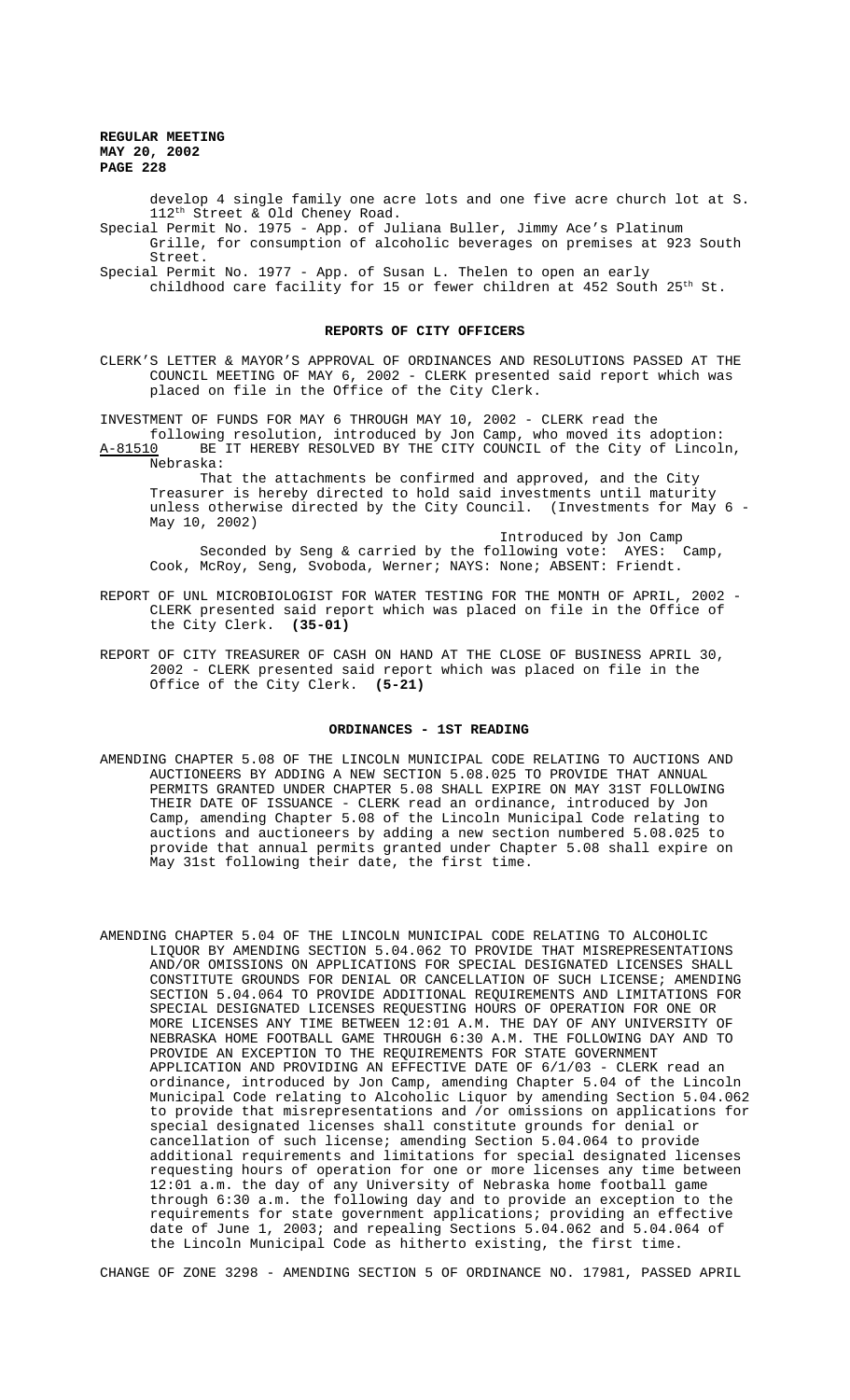1, 2002, TO CORRECT THE LEGAL DESCRIPTION FOR A CHANGE OF ZONE FROM R-3 RESIDENTIAL TO B-2 PLANNED NEIGHBORHOOD BUSINESS DISTRICT ON PROPERTY GENERALLY LOCATED BETWEEN S. 27TH STREET AND S. 40TH STREET, NORTH OF YANKEE HILL ROAD - CLERK read an ordinance, introduced by Jon Camp, amending Section 5 of Ordinance 17981, passed by City Council on April 1, 2002, to correct the legal description to accurately reflect the property being transferred from the R-3 Residential District to the B-2 Planned Neighborhood Business District and repealing Section 5 of Ordinance 17981 as hitherto existing, the first time.

### **ORDINANCES - 3RD READING**

- AMENDING TITLE 8, HEALTH & SANITATION, OF THE LINCOLN MUNICIPAL CODE BY CREATING CHAPTER 8.08 TO REGULATE BODY ART ESTABLISHMENTS AND PRACTITIONERS BY REQUIRING ESTABLISHMENTS TO MEET AND MAINTAIN CERTAIN REQUIREMENTS IN ORDER TO OBTAIN AND MAINTAIN A PERMIT FROM THE LINCOLN-LANCASTER COUNTY HEALTH DEPARTMENT; REQUIRING PRACTITIONERS TO RECEIVE PROPER TRAINING BEFORE BEING ISSUED A PERMIT; AND PROHIBITING ALL BODY ART, EXCEPT BODY PIERCING, ON MINORS UNDER THE AGE OF 18 - PRIOR to reading:
- WERNER Re-moved Amendment #2 of Bill No. 02-55 1) on page 22, delete lines  $4 \& 5$ ; 2) on page 22, line 6, renumber (2) as (1) and delete the word "piercing" and insert in lieu thereof the word "art"; 3) on page 22, line 8, renumber  $(3)$  as  $(2)$ ; 4) on page 22, delete lines 11, 12, and 13; 5) on page 22, line 14 renumber (5) as (3) and delete the word "piercing" and insert in lieu thereof the word "art"; 6) on page 22, line 16 renumber (6) as (4) and delete the word "piercing" and insert in lieu thereof the word "art"; 7) on page 22, line 18 renumber (7) as (5) and delete the word "piercing" and insert in lieu thereof the word "art"; 8) on page 22, line 20 renumber (8) as (6) and delete the word "piercing" and insert in lieu thereof the word "art"; 9) on page 23, line 19 delete the word "piercing" and insert in lieu thereof the word "art"; 10) on page 23, line 21 delete the word "piercing" and insert in lieu thereof the word "art"; 11) on page 24, line 7 delete the word "piercing" and insert in lieu thereof the word "art"; 12) on page 24, line 11 delete the word "piercing" and insert in lieu thereof the word "art"; 13) on page 25, line 20 delete the word "piercing" and insert in lieu thereof the word "art".

Seconded by Svoboda & carried by the following vote: AYES: Cook, McRoy, Svoboda, Werner; NAYS: Camp, Seng; ABSENT: Friendt.<br>WERNER Moved Amendment #4 of Bill No. 02-55 in the followin

WERNER Moved Amendment #4 of Bill No. 02-55 in the following manner: On page 22, line 19, after the word "areas" insert the following phrase:

", buttocks,"

Seconded by Svoboda & **LOST** by the following vote: AYES: Camp; NAYS: Cook, McRoy, Seng, Svoboda, Werner; ABSENT: Friendt.

SVOBODA Moved Amendment #5 of Bill No 02-55 in the following manner: On page 22, delete lines 18 and 19 in their entirety and renumber the following paragraph appropriately.

Seconded by Werner & carried by the following vote: AYES: Camp, Seng; NAYS: Cook, McRoy, Svoboda, Werner; ABSENT: Friendt.

CLERK Read an ordinance, introduced by Jon Camp, amending Title 8, health & sanitation, of the Lincoln Municipal Code by creating Chapter 8.08 to regulate body art establishments and practitioners by requiring establishments to meet and maintain certain requirements in order to obtain and maintain a permit from the Lincoln-Lancaster County Health Department; requiring practitioners to receive proper training before being issued a permit; and prohibiting all body art, except body piercing, on minors under the age of 18, the third time. CAMP Moved the ordinance as amended.

Seconded by Seng & carried by the following vote: AYES: Camp, Cook, McRoy, Seng, Svoboda, Werner; NAYS: None; ABSENT: Friendt. The ordinance, being numbered **#17999**, is recorded in Ordinance Book 25, Page

CHANGE OF ZONE 3359 - APPLICATION OF PINNACLE BANK AND 70TH STREET PROPERTIES, INC. FOR A CHANGE OF ZONE FROM O-2 SUBURBAN OFFICE TO O-3 OFFICE PARK ON PROPERTY GENERALLY LOCATED AT SOUTH 70TH STREET AND LINCOLNSHIRE ROAD.**(IN CONNECTION W/02R-103)** - CLERK read an ordinance, introduced by Coleen Seng, amending the Lincoln Zoning District Maps attached to and made a part of Title 27 of the Lincoln Municipal Code, as provided by § 27.05.020 of the Lincoln Municipal Code, by changing the boundaries of the districts established and shown thereon, the third time. SENG Moved to pass ordinance as read.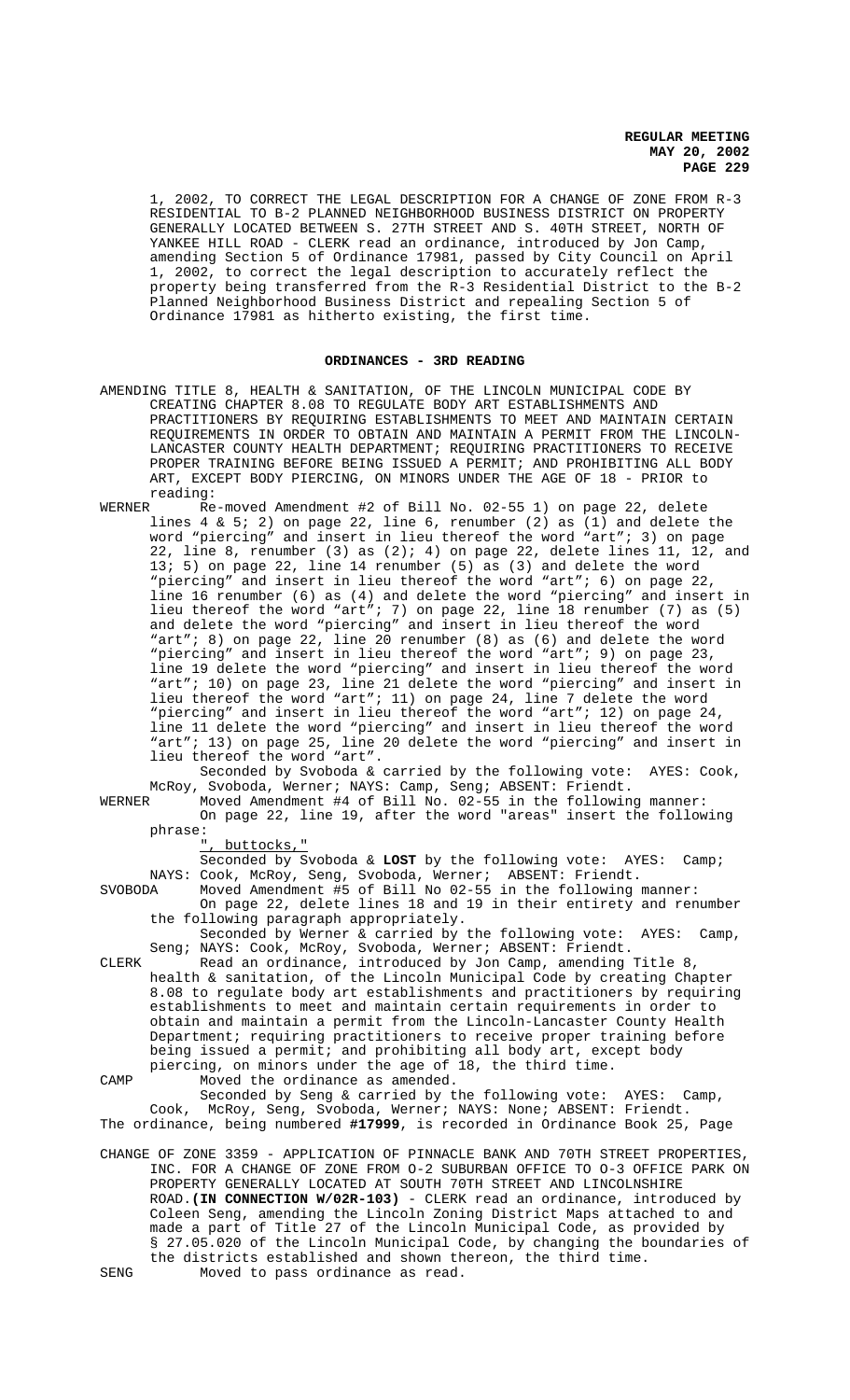Seconded by McRoy & carried by the following vote: AYES: Camp, Cook, McRoy, Seng, Svoboda, Werner; NAYS: None; ABSENT: Friendt. The ordinance, being numbered **#18000**, is recorded in Ordinance Book 25, Page

- APPROVING A CONTRACT BETWEEN THE CITY AND THE DOWNTOWN LINCOLN ASSOCIATION TO OPERATE AND REGULATE A TUESDAY OPEN-AIR MARKET IN THE AREA OF 12TH STREET FROM Q TO R STREETS AND R STREET FROM 12TH TO 13TH STREETS FROM JUNE 4, 2002, THROUGH JUNE 25, 2002 - CLERK read an ordinance, introduced by Coleen Seng, accepting and approving the Contract between the City of Lincoln, Nebraska and Downtown Lincoln Association for establishment and regulation of a Tuesday public market in the area of 12th Street from Q to R Streets and R Street from 12th to 13th Streets from June 4, 2002 through June 25, 2002, and authorizing the Mayor to sign such Contract on behalf of the City, the third time.
- SENG Moved to pass ordinance as read. Seconded by Camp & carried by the following vote: AYES: Camp, Cook, McRoy, Seng, Svoboda, Werner; NAYS: None; ABSENT: Friendt.

The ordinance, being numbered **#18001**, is recorded in Ordinance Book 25, Page

## **MISCELLANEOUS BUSINESS**

### **PENDING LIST -**

CAMP Moved to extend the Pending List to June 3, 2002. Seconded by Seng & carried by the following vote: AYES: Camp, Cook, McRoy, Seng, Svoboda, Werner; NAYS: None; ABSENT: Friendt.

#### **UPCOMING RESOLUTIONS** -

CAMP Moved to approve the resolutions to have Public Hearing on June 3, 2002. Seconded by Seng & carried by the following vote: AYES: Camp, Cook, McRoy, Seng, Svoboda, Werner; NAYS: None; ABSENT: Friendt.

#### **ADJOURNMENT**

**7:35 P.M.**

CAMP Moved to adjourn the City Council meeting of May 20, 2002. Seconded by Seng & carried by the following vote: AYES: Camp, Cook, McRoy, Seng, Svoboda, Werner; NAYS: None; ABSENT: Friendt. So ordered.

Teresa Meier-Brock Deputy City Clerk

\_\_\_\_\_\_\_\_\_\_\_\_\_\_\_\_\_\_\_\_\_\_\_\_\_\_\_\_\_\_\_\_\_\_\_\_\_\_\_\_\_\_\_\_\_\_

\_\_\_\_\_\_\_\_\_\_\_\_\_\_\_\_\_\_\_\_\_\_\_\_\_\_\_\_\_\_\_\_\_\_\_\_\_\_\_\_\_\_\_\_\_\_ Judy Roscoe, Office Assistant III